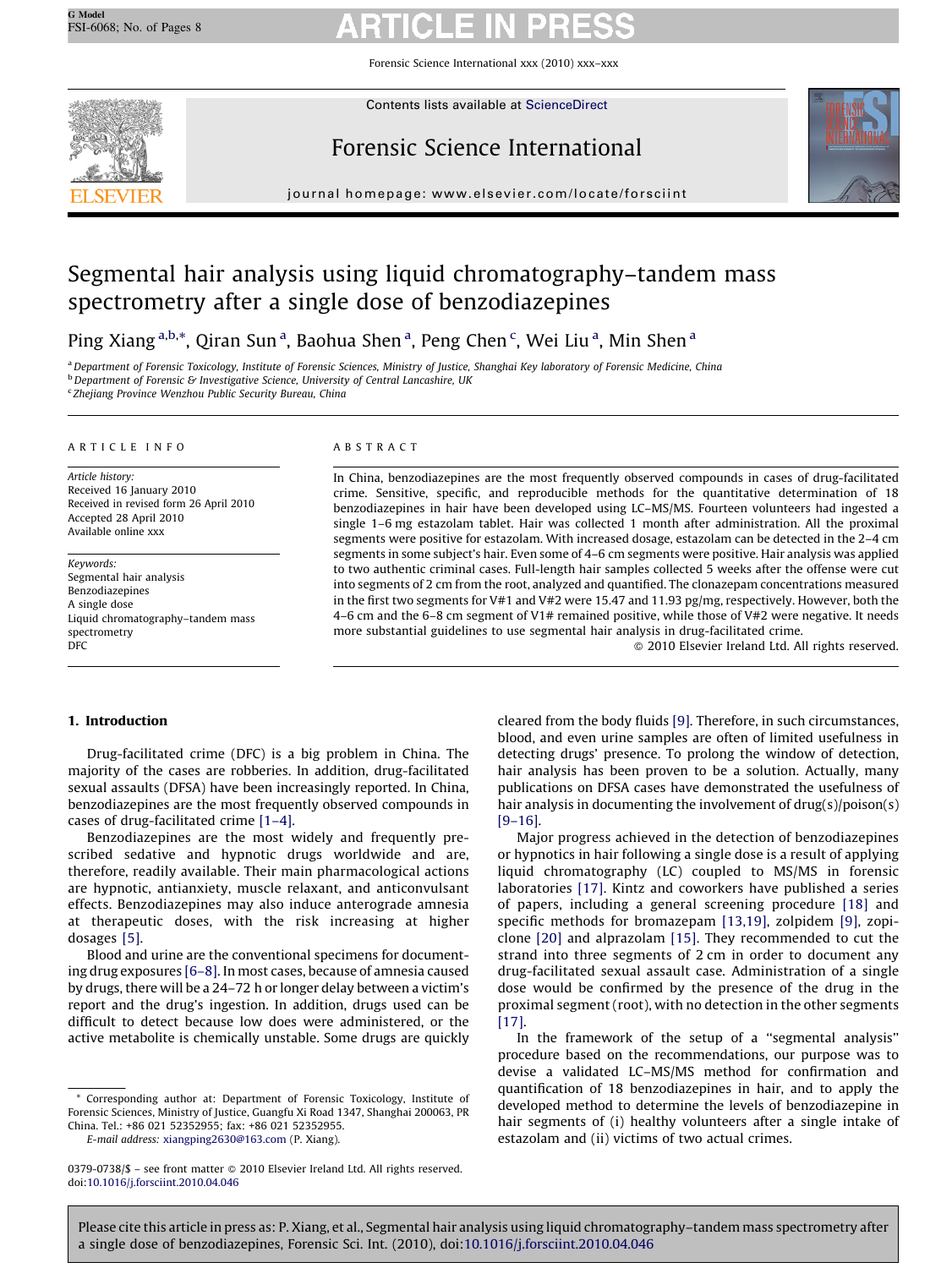## <span id="page-1-0"></span>2. Materials and methods

# 2.1. Chemicals and reagents

Alprazolam, a-hydroxyalprazolam, midazolam, a-hydroxymidazolam, triazolam, a-hydroxytriazolam, estazolam, diazepam, nordiazepam, temazepam, oxazepam, clonazepam, 7-aminoclonazepam, flunitrazepam,7-aminoflunitrazepam, nitrazepam, 7-amnionitrazepam, flurazepam and diazepam-d5 were purchased from Cerilliant (Round Rock, TX, USA) and the National Institute for the Control of Pharmaceutical and Biological Products (Beijing, China). Acetonitrile, methanol, ammonium acetate, and formic acid were obtained from Fluka Chemical Co. (Buchs, Switzerland). Other reagents were all of analytical-reagent grade and no further purification was undertaken. Deionized water was purified using a Milli-Q system (Millipore, MA, USA).

# 2.2. Sample collection

#### 2.2.1. Healthy volunteers

Fourteen healthy volunteers (ages 23–27 years) were recruited into the study. Subjects agreed to participate in the experimental part of the study through oral informed consent. All protocols were approved by an institutional review committee. Some background data were collected from the subjects such as the frequency of washing hair and the type(s) of hair cosmetic products used. Most subjects have straight black hair except for one female who has curled hair.

Blood samples were obtained before and at 1–8 h after a single oral dose of estazolam tablets (1 mg/tablet) with doses ranged from 1 to 6 mg were used in the study.

Hair was collected 1 month after administration. Strands of about 100 hairs were cut from the posterior vertex as close as possible to the scalp, oriented, and stored in clean paper bag at room temperature.

### 2.2.2. DFSA case

Two girls (V#1 and V#2) were invited to have a night time snack. After drinking a soft drink, they were unconscious. When they woke up, they realized that they had been raped and went to the police 18 h later. At the medicolegal unit of the hospital, blood samples were collected that revealed the presence of clonazepam and its

#### Table 2

MRM transitions, condition and retention time for benzodiazepines.

### Table 1

LC mobile phase gradient composition.

| LC run time $(min)$ | Acetonitrile (%) | Ammonium acetate<br>buffer $(\%)^a$ |
|---------------------|------------------|-------------------------------------|
|                     | 5                | 95                                  |
| 3                   | 60               | 40                                  |
|                     | 80               | 20                                  |
| 20                  | 80               | 20                                  |
| 20.5                | 5                | 95                                  |
| 30                  |                  | 95                                  |

<sup>a</sup> 20mM ammonium acetate buffer with 0.1% formic acid, pH 4.0.

metabolite 7-aminoclonazepam, confirming their previous declarations. When confronted with evidence of positive blood results, the suspects confessed. This was one criminal gangs case. Hair samples were collected 5 weeks after the offense.

#### 2.3. Sample preparation

### 2.3.1. Hair samples

Hair was segmented and rinsed twice with 5 ml dichloromethane. The last wash was stored for further analysis. After being air-dried, the segments were cut into small pieces of less than 3 mm, and pulverized in a freeze mill (Freezer/Mill, SPEX CertiPrep). 20 mg of powered hair was sonicated in an ultrasonic bath in 1 ml of phosphate buffer, pH 8.4, for 1 h at room temperature, in the presence of 0.4 ng diazepam-d5 as internal standard (IS). Liquid–liquid extraction was performed with 3 ml of dichloromethane. After solvent evaporation at 60 $\degree$ C, the residue was reconstituted with 100  $\mu$ l of acetonitrile–20 mM ammonium acetate (70:30, v/v), and  $5 \mu l$  was injected into the LC–MS/MS system.

## 2.3.2. Blood samples

The extraction procedure was the same as that previously reported [\[21\].](#page-7-0) To 1 ml of blood sample, 10 ng diazepam-d5 (IS) and 2 ml of sodium borate buffer, pH 9.2, were added. Liquid–liquid extraction was performed with 3 ml of diethyl ether.

| Compound                    | Parent ion $(m/z)$ | Daughter ion $(m/z)$ | Dwell time (ms) | DP(V) | $CE$ (eV) | $Rt$ (min) |
|-----------------------------|--------------------|----------------------|-----------------|-------|-----------|------------|
| Diazepam                    | 285.1              | 193.3                | 30              | 60    | 45        | 9.91       |
|                             |                    | 154.1                | 30              |       | 36        |            |
| Oxazepam                    | 287.2              | 241.2                | 30              | 50    | 31        | 8.55       |
|                             |                    | 269.3                | 30              |       | 36        |            |
| Nordiazepam                 | 271.2              | 140.2                | 30              | 60    | 36        | 9.14       |
|                             |                    | 208.1                | 30              |       | 36        |            |
| Temazepam                   | 301.2              | 255.2                | 30              | 70    | 36        | 9.25       |
|                             |                    | 283.1                | 30              |       | 19        |            |
| Clonazepam                  | 316.2              | 270.1                | 30              | 65    | 36        | 9.11       |
|                             |                    | 214.1                | 30              |       | 49        |            |
| 7-Aminoclonazepam           | 286.1              | 222.2                | 30              | 60    | 34        | 7.73       |
|                             |                    | 250.1                | 30              |       | 42        |            |
| Nitrazepam                  | 282.2              | 236.2                | 30              | 60    | 32        | 8.95       |
|                             |                    | 180.2                | 30              |       | 52        |            |
| 7-Aminonitrazepam           | 252.2              | 121.1                | 30              | 80    | 37        | 7.69       |
|                             |                    | 146.2                | 30              |       | 38        |            |
| Flunitrazepam               | 314.2              | 268.3                | 30              | 65    | 35        | 9.62       |
|                             |                    | 239.3                | 30              |       | 45        |            |
| 7-Aminoflunitrazepam        | 284.2              | 135.2                | 30              | 80    | 39        | 8.08       |
|                             |                    | 226.2                | 30              |       | 41        |            |
| Triazolam                   | 343.2              | 308.2                | 30              | 70    | 36        | 8.93       |
|                             |                    | 315.2                | 30              |       | 35        |            |
| $\alpha$ -Hydroxytriazolam  | 359.2              | 331.2                | 30              | 80    | 38        | 8.23       |
|                             |                    | 176.1                | 30              |       | 37        |            |
| Alprazolam                  | 309.2              | 281.1                | 30              | 70    | 32        | 8.94       |
|                             |                    | 274.2                | 30              |       | 33        |            |
| $\alpha$ -Hydroxyalprazolam | 325.2              | 297.2                | 30              | 70    | 35        | 8.23       |
|                             |                    | 279.2                | 30              |       | 33        |            |
| Midazolam                   | 326.2              | 291.4                | 30              | 70    | 37        | 11.65      |
|                             |                    | 244.2                | 30              |       | 35        |            |
| $\alpha$ -Hydroxymidazolam  | 342.0              | 324.2                | 30              | 60    | 29        | 9.26       |
|                             |                    | 203                  | 30              |       | 38        |            |
| Estazolam                   | 295.2              | 267.3                | 30              | 70    | 34        | 8.67       |
|                             |                    | 205.2                | 30              |       | 53        |            |
| Flurazepam                  | 388.2              | 315.2                | 30              | 55    | 32        | 19.66      |
|                             |                    | 288.1                | 30              |       | 33        |            |
| Diazepam-d5 (IS)            | 290.2              | 198.2                | 30              | 60    | 45        | 9.91       |
|                             |                    | 159.2                | 30              |       | 36        |            |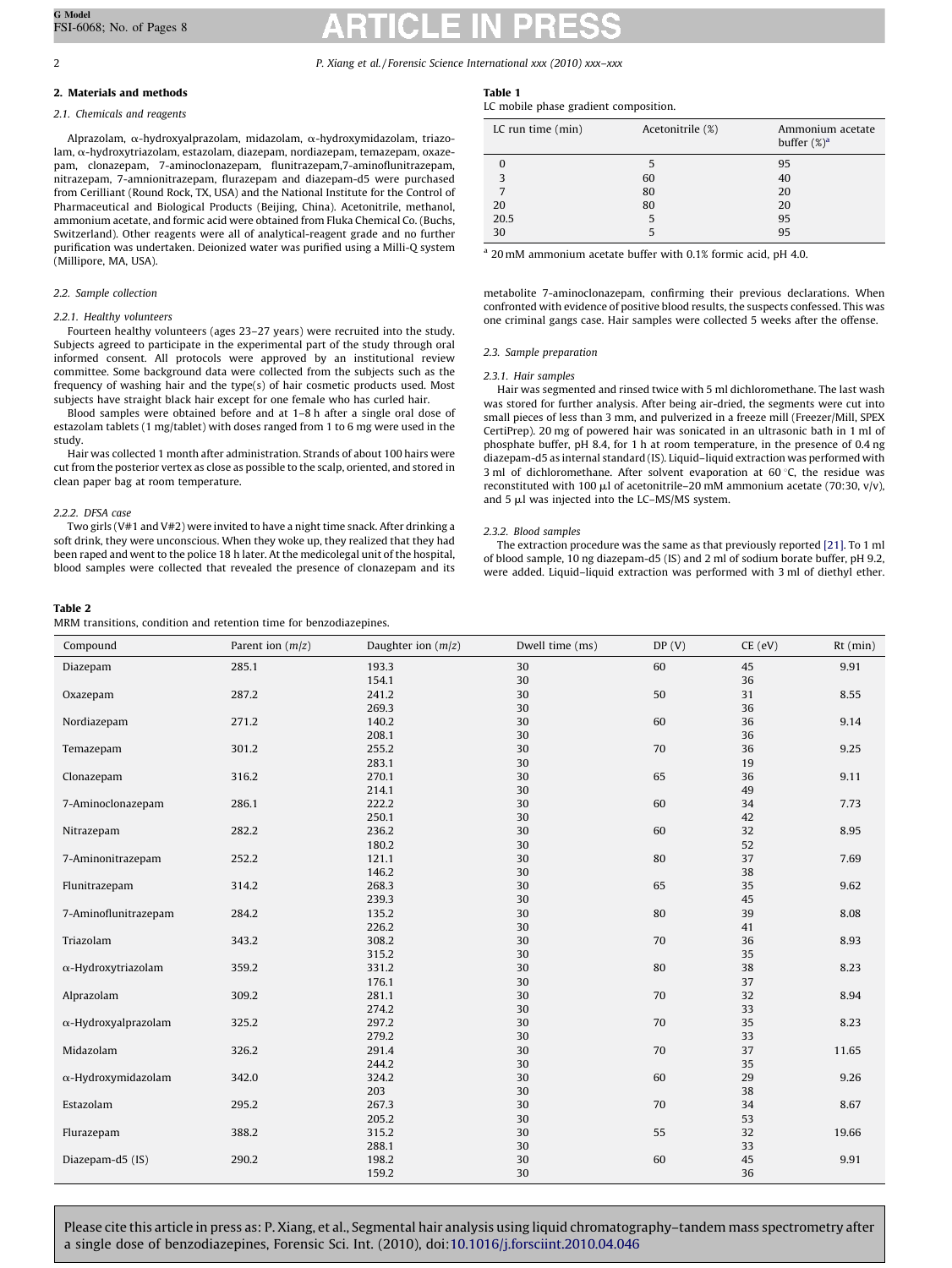<span id="page-2-0"></span>After solvent evaporation at 60 °C, the residue was reconstituted with 100  $\mu$ l of acetonitrile–20 mM ammonium acetate (70:30,  $v/v$ ) solvent and 5  $\mu$ l was injected into the LC–MS/MS system.

# 2.4. Instrumentation

The liquid chromatography–tandem mass spectrometry (LC–MS/MS) system consisted of an Agilent HPLC (Palo Alto, CA, USA) including a quaternary pump, an online degasser and an autosampler, equipped with an MDS Sciex API 4000 triple quadrupole mass spectrometer (Applied Biosystems, Foster City, CA, USA). The Analyst 1.4.2 software package was used for instrument control and data acquisition.

The analytical column was an Resteck Allure PFP Propyl column (100 mm  $\times$  2.1 mm i.d., 5  $\mu$ m) fitted with an end-capped C18 guard column  $(12.5 \text{ mm} \times 2.1 \text{ mm} \text{ i.d., } 5 \mu \text{m})$ , at room temperature. According to Villain's method [\[20\]](#page-7-0), an LC mobile phase gradient (see [Table 1](#page-1-0) for composition) was used for resolution of the analytes. Total flow rate through the column was 200  $\mu$ l/ min.

The mass instrument was operated in the positive ionization mode. Best results were obtained with an ionspray voltage of 5 kV and source temperature of 500  $^{\circ}$ C. CAD gas (nitrogen) was 7 psi, CUR gas was 25 psi, and GS1 and GS2 were both 35 psi. Data were recorded in the multiple reaction monitoring (MRM) mode. Parent ions, the corresponding daughter ions, retention time, decluster potential (DP) and

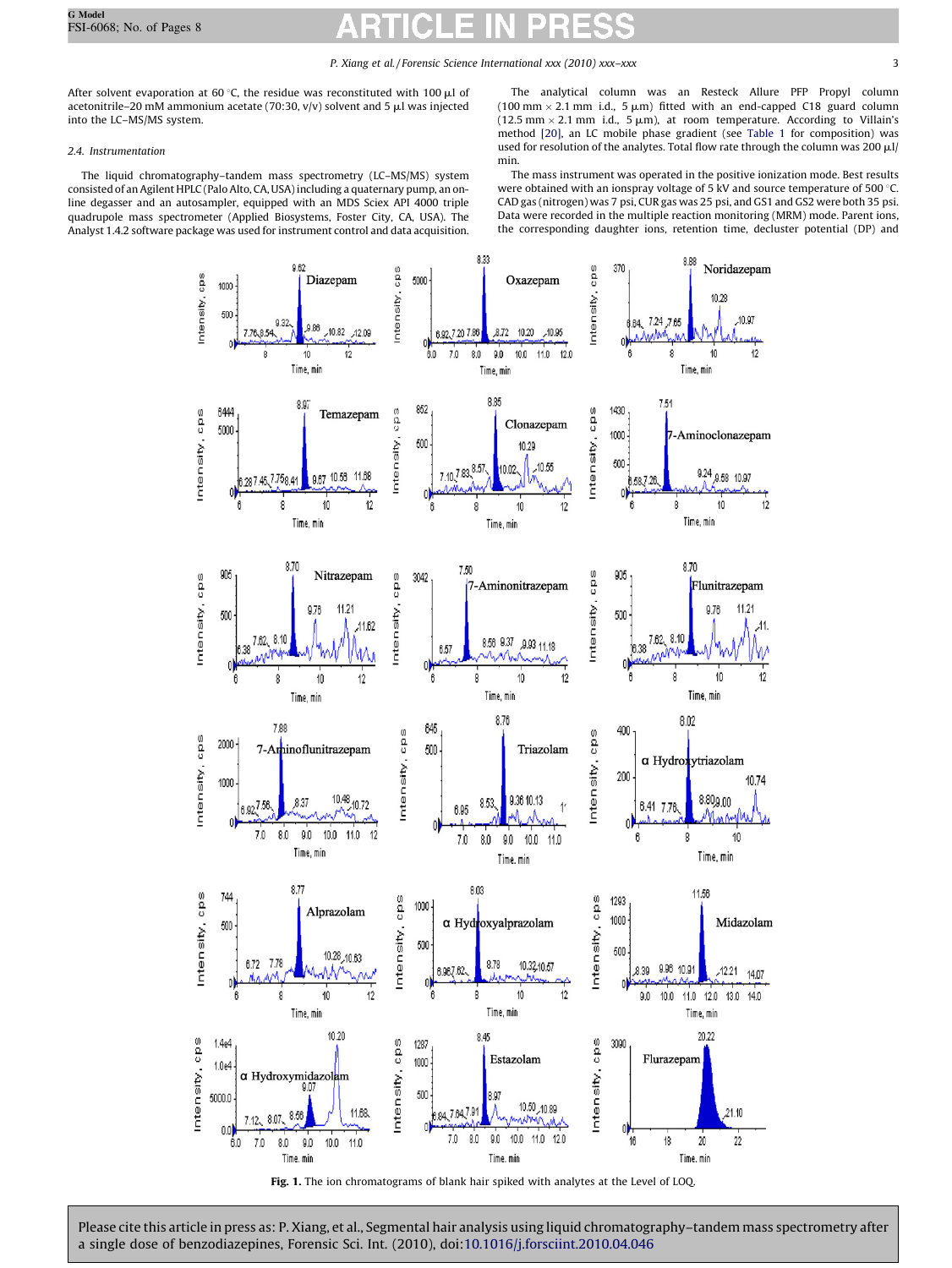collision energy (CE) optimized for analytes and IS are presented in [Table 2](#page-1-0). The first transition was used for quantification.

# 2.5. Method validation

The method was validated according to suggestions by Peters et al.[\[22\].](#page-7-0) Standard calibration curves were obtained by preparing authentic spiked blank hair powder (20 mg) containing 0.5, 1, 2, 5, 10, 20, 50, 100, 200 and 500 pg/mg final of the 18 benzodiazepines.

Accuracy and precision were determined using blank hair powder spiked with the 18 compounds at low, medium and high concentrations relative to the calibration range. The intra-day precision was determined by assaying six spiked hair samples at each concentration level on the same day and inter-day precision was assayed for 6 replicates on each of 4 days.

Recovery was established, at low, medium and high concentrations, by comparing the analyte peak areas of extracted spiked samples ( $n = 6$ ) with those of blank samples spiked with the same amounts of the analyte after extraction  $(n = 6)$ .

To investigate the sensitivity and potential background interference of the method, 10 sources of blank hair powder were analyzed.

The limit of detection (LOD) was evaluated with decreasing concentrations of the 18 compounds in blank hair powder until a response equivalent to three times the background noise was observed for two monitoring transitions. The limit of quantification (LOQ) was defined as the lowest concentration in the calibration curves, and a response superior to 10 times the background noise was required.

Matrix effects (ME) were evaluated by the method proposed by Matuszewski et al. [\[23\]](#page-7-0). The analyte signal in the spiked mobile phase ( $n = 6$ ) was compared with the analyte signal in the matrix fortified after extraction ( $n = 6$ ), and the ME was defined as ME% = (extracted matrix area/mobile phase area)  $\times$  100.

# 3. Results

# 3.1. Method validation

Assay selectivity was confirmed by the absence of interfering peaks at the retention times for 18 benzodiazepines in blank hair powders. The ion chromatograms of blank hair spiked with analytes and internal standards at the level of the lowest calibrator are shown in [Fig. 1.](#page-2-0)

Calibration curves were made for each compound for the concentration range listed in Table 3. The LOD ranged from 0.2 to 5 pg/mg (Table 3). This sensitivity was sufficient for the determination of benzodiazepines in hair after a single dose.

Data for accuracy and precision ([Table 4\)](#page-4-0) were within the required limits. Inter-day and intra-day precisions were less than 20%. Recoveries obtained from spiked samples ranged from 38% to 104%. Although recoveries of 7-aminonitrazepam and 7-amnioclonazepam were lower than 50%, the method showed acceptable accuracy and precision for these 2 compounds. The results listed in [Table 4](#page-4-0) demonstrate that the hair matrix had a significant ion-

# Table 3

Calibration curves and LOD for 18 benzodiazepines.

suppression influence on benzodiazepines. Nevertheless, since we used diazepam-d5 as the internal standard, the ion-suppression effect does not significantly affect the accuracy of the results.

# 3.2. Volunteers experiment

A single 1–2 mg dose of estazolam did not influence the behavior of volunteers. Those who took 4 mg or more than 4 mg of estazolam appeared obvious impaired behavior half an hour later. They reacted slowly, claimed limb weakness and became sleepy. Their blood test revealed estazolam concentration was above 20 ng/ml 1 h after dose. The concentration–time curve in blood samples of volunteers was presented as [Fig. 2](#page-5-0).

The hairs of 14 volunteers that had been administrated a single dose of estazolam were decontaminated, segmented, analyzed and quantified. The results are shown in [Table 5](#page-5-0). A single 1 mg dose of estazolam can be detected in hair after a month's time. As [Fig. 3](#page-5-0) shows, there was a good correlation between the dosage and the 0– 2 cm segment concentration ( $r = 0.766$ ), with narrow variations for subjects at the same dosage (less than 40%). All the proximal segments were positive for estazolam. With increased dosage, estazolam can be detected in the 2–4 cm segments in some subject's hair. Even some of 4–6 cm segments were positive.

# 3.3. DFSA case

Clonazepam and its main metabolite 7-aminoclonazepam were detected in both of the blood samples from the two victims. The blood concentrations of clonazepam and 7-aminoclonazepam for V#1 were 1.05 and 20.60 ng/ml, respectively. The concentrations for V#2 were 0.22 and 15.34 ng/ml, respectively.

Full-length hair samples collected 5 weeks after the offense were cut into segments of 2 cm from the root, analyzed and quantified. [Figs. 4 and 5](#page-5-0) represent the chromatograms of proximal segments (0–2 cm) of V#1 and V#2. The results are shown in [Table 6.](#page-6-0)

The first two segments for V#1 and V#2 were both positive for clonazepam (15.47 pg/mg for first segment and 5.31 pg/mg for the second segment of V#1; 11.93 pg/mg for first segment and 1.31 pg/ mg for second segment of V#2). In addition, 7-aminoclonazepam could be detected in the first segments (i.e. 0–2 cm) for both subjects with concentrations of 45.30 pg/mg (V#1) and 33.47 pg/ mg (V#2) which were higher in concentrations comparing with the levels of clonazepam found. Both the 4–6 cm and the 6–8 cm segment of V1# remained positive, while those of V#2 were negative.

| Compounds                   | $LOD$ ( $pg/mg$ ) | Calibration ranges (pg/mg) | Calibration curves     |        |
|-----------------------------|-------------------|----------------------------|------------------------|--------|
|                             | 0.5               | $1 - 200$                  |                        | 0.9997 |
| Diazepam                    |                   |                            | $y = 0.0216x + 0.0356$ |        |
| oxazepam                    |                   | $5 - 200$                  | $y = 0.019x + 0.2182$  | 0.9971 |
| Nordiazepam                 | 0.5               | $1 - 200$                  | $y = 0.0109x + 0.0056$ | 0.9993 |
| Temazepam                   |                   | $5 - 200$                  | $y = 0.0466x + 0.0829$ | 0.9978 |
| Clonazepam                  | 0.5               | $1 - 200$                  | $y = 0.0162x + 0.0133$ | 0.9997 |
| 7-Aminoclonazepam           | 5                 | $10 - 500$                 | $y = 0.0041x + 0.0075$ | 0.9989 |
| Nitrazepam                  | 0.5               | $1 - 200$                  | $y = 0.0297x + 0.0389$ | 0.9996 |
| 7-Aminonitrazepam           | 5                 | $10 - 500$                 | $y = 0.007x + 0.0304$  | 0.9989 |
| Flunitrazepam               | 0.5               | $1 - 200$                  | $y = 0.0299x + 0.0356$ | 0.9997 |
| 7-Aminoflunitrazepam        |                   | $10 - 500$                 | $y = 0.0174x + 0.0233$ | 0.9995 |
| Triazolam                   |                   | $2 - 200$                  | $y = 0.2264x + 0.6017$ | 0.9993 |
| $\alpha$ -Hydroxytriazolam  |                   | $10 - 500$                 | $y = 0.0011x + 0.0061$ | 0.9991 |
| Alprazolam                  | 0.5               | $1 - 200$                  | $y = 0.0493x + 0.0491$ | 0.9999 |
| $\alpha$ -Hydroxyalprazolam |                   | $10 - 500$                 | $y = 0.0165x - 0.0015$ | 0.9995 |
| Midazolam                   |                   | $2 - 200$                  | $y = 0.0596x + 0.0024$ | 0.9982 |
| $\alpha$ -Hydroxymidazolam  |                   | $10 - 500$                 | $y = 0.0226x - 0.1183$ | 0.9994 |
| Estazolam                   | 0.2               | $0.5 - 200$                | $y = 0.1414x + 0.0272$ | 0.9998 |
| Flurazepam                  | 0.5               | $1 - 200$                  | $y = 0.1562x + 0.1377$ | 0.9998 |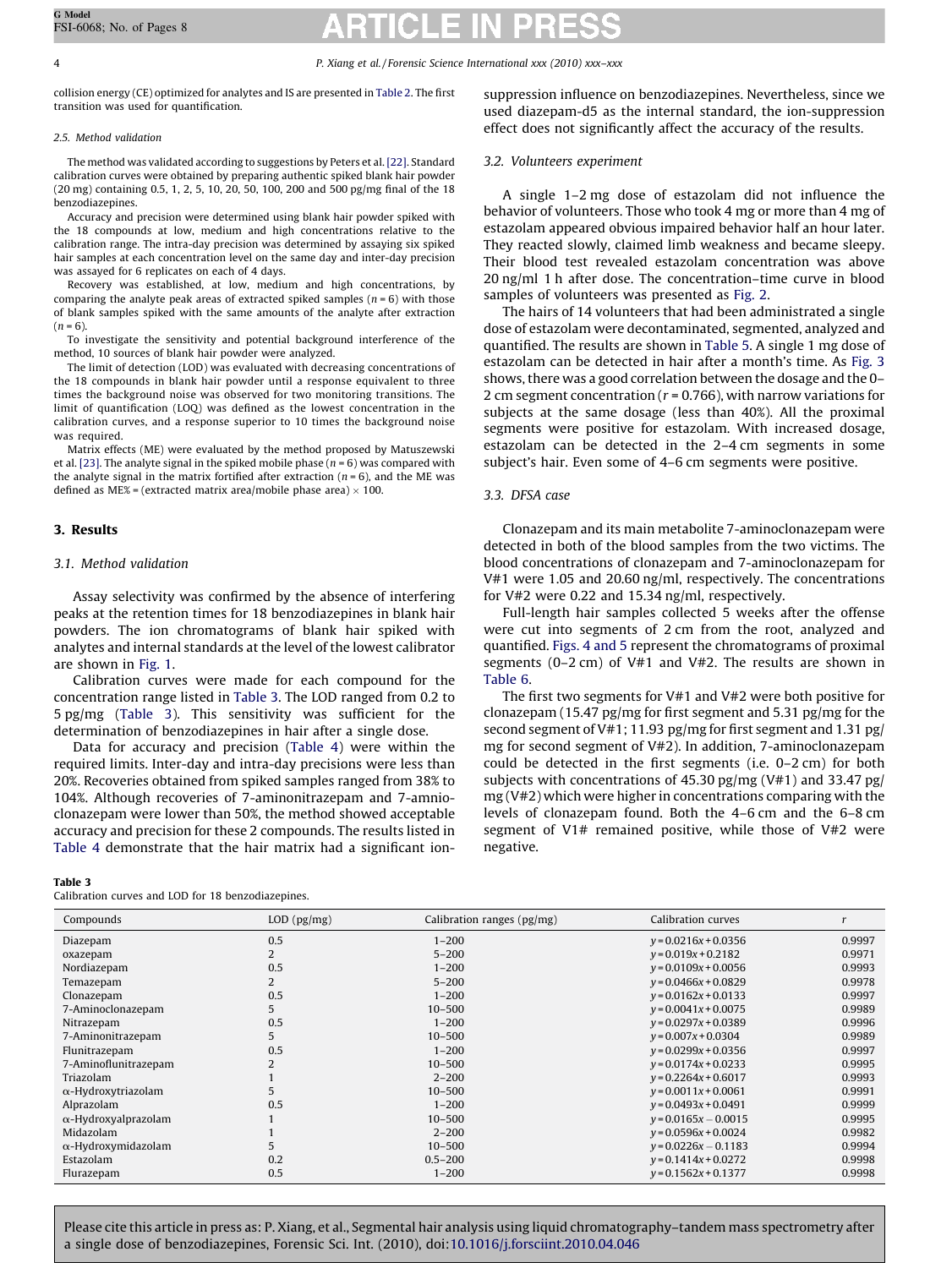# <span id="page-4-0"></span>Table 4

Validation parameters for 18 benzodiazepines.

| Compound                    | Spiked concentration (pg/mg) | Accuracy (%bias) $(n=6)$ | Recovery $(\%)$ $(n=6)$ | $ME$ (%) $(n=6)$ | Precision (%RSD)  |                    |  |
|-----------------------------|------------------------------|--------------------------|-------------------------|------------------|-------------------|--------------------|--|
|                             |                              |                          |                         |                  | Intra-day $(n=6)$ | Inter-day $(n=24)$ |  |
|                             | $1\,$                        |                          |                         |                  |                   |                    |  |
| Diazepam                    | 10                           | 12.8<br>14               | 103.0<br>103.0          | 59.4<br>72.4     | 11.4<br>11.0      | 7.6<br>12.4        |  |
|                             | 150                          | 0.8                      | 102.0                   | 62.4             | 5.1               | 8.8                |  |
|                             |                              |                          |                         |                  |                   |                    |  |
| Oxazepam                    | $\sqrt{5}$                   | 15                       | 82.6                    | 90.3             | 9.7               | 7.2                |  |
|                             | 10                           | 6.8                      | 103.0                   | 86.5             | 10.6              | 6.6                |  |
|                             | 150                          | 3.2                      | 88.0                    | 89.2             | 3.1               | 12.7               |  |
| Nordiazepam                 | $\mathbf{1}$                 | 4.4                      | 87.0                    | 73.8             | 6.6               | 14.5               |  |
|                             | 10                           | 5.0                      | 91.0                    | 84.5             | 13.5              | 7.6                |  |
|                             | 150                          | 0.3                      | 89.0                    | 81.4             | 6.6               | 11.5               |  |
| Temazepam                   | $\sqrt{5}$                   | 12.5                     | 89.0                    | 67.0             | 8.3               | 11.2               |  |
|                             | 10                           | 1.2                      | 90.0                    | 73.9             | 7.7               | 5.7                |  |
|                             | 150                          | 1.6                      | 99.0                    | 60.6             | 4.1               | 10.2               |  |
|                             |                              |                          |                         |                  |                   |                    |  |
| Clonazepam                  | $\mathbf{1}$<br>10           | 5.8<br>6.0               | 102.0<br>93.0           | 95.4<br>94.8     | 13.3<br>11.5      | 13.3<br>7.3        |  |
|                             | 150                          | 0.4                      | 97.0                    | 95.7             | 6.6               | 12.0               |  |
|                             |                              |                          |                         |                  |                   |                    |  |
| 7-Aminoclonazepam           | 10                           | 11.5                     | 58.1                    | 35.0             | 9.3               | 15.4               |  |
|                             | 100                          | 6.8                      | 47.3                    | 57.7             | 5.6               | 10.9               |  |
|                             | 400                          | 2.6                      | 49.3                    | 56.7             | 5.9               | 11.9               |  |
| Nitrazepam                  | $\mathbf{1}$                 | 4.9                      | 75.0                    | 81.3             | 14.8              | 18.3               |  |
|                             | 10                           | 5.0                      | 94.0                    | 86.9             | 9.3               | 6.4                |  |
|                             | 150                          | 0.3                      | 86.0                    | 84.5             | 8.3               | 13.3               |  |
| 7-Aminonitrazepam           | 10                           | 14.8                     | 40.8                    | 53.2             | 5.5               | 12.5               |  |
|                             | 100                          | 2.0                      | 38.0                    | 52.8             | 7.2               | 10.1               |  |
|                             | 400                          | 3.0                      | 39.4                    | 71.4             | 6.2               | 14.8               |  |
|                             | $\mathbf{1}$                 | 2.0                      | 80.0                    | 68.0             | 10.3              | 12.6               |  |
| Flunitrazepam               | 10                           | 1.7                      | 97.0                    | 73.4             | 8.6               | 12.3               |  |
|                             | 150                          | $\bf{0}$                 | 104.0                   | 61.7             | 4.7               | 12.9               |  |
|                             |                              |                          |                         |                  |                   |                    |  |
| 7-Aminoflunitrazepam        | 10                           | 13.8                     | 50.8                    | 39.1             | 8.2               | 17.8               |  |
|                             | 100<br>400                   | 5.8<br>3.4               | 67.5<br>61.5            | 45.6<br>48.7     | 4.7               | 12.0<br>18.4       |  |
|                             |                              |                          |                         |                  | 8.5               |                    |  |
| Triazolam                   | $\sqrt{2}$                   | 13.3                     | 75.9                    | 61.1             | 8.1               | 7.6                |  |
|                             | 10                           | 14                       | 71.4                    | 68.2             | 8.2               | 8.5                |  |
|                             | 150                          | 2.9                      | 65.1                    | 60.9             | 5.1               | 10.0               |  |
| $\alpha$ -Hydroxytriazolam  | 10                           | 8.8                      | 50.3                    | 92.6             | 6.8               | 11.9               |  |
|                             | 100                          | $2.0\,$                  | 59.7                    | 96.3             | 5.5               | 9.0                |  |
|                             | 400                          | 2.4                      | 61.0                    | 94.5             | 3.0               | 7.9                |  |
| Alprazolam                  | $\overline{2}$               | 9.7                      | 54.9                    | 61.5             | 4.9               | 10.0               |  |
|                             | 10                           | 3.3                      | 69.2                    | 74.7             | 6.5               | 8.3                |  |
|                             | 150                          | 0.2                      | 63.9                    | 68.5             | 5.5               | 7.1                |  |
| $\alpha$ -Hydroxyalprazolam |                              |                          |                         |                  |                   | 8.9                |  |
|                             | 10<br>100                    | 12.5<br>2.8              | 56.1<br>77.0            | 88.4<br>90.7     | 10.2<br>6.5       | 8.3                |  |
|                             | 400                          | 5.2                      | 60.7                    | 92.7             | 6.0               | 11.2               |  |
|                             |                              |                          |                         |                  |                   |                    |  |
| Midazolam                   | $\sqrt{2}$                   | 12.8                     | 91.7                    | 25.7             | 8.2               | 14.7               |  |
|                             | $10\,$                       | $\rm 9.5$                | 87.2                    | 30.9             | $6.5\,$           | 8.6                |  |
|                             | 150                          | $0.5\,$                  | 93.7                    | 32.4             | 4.5               | 7.8                |  |
| $\alpha$ -Hydroxymidazolam  | $10\,$                       | 16.5                     | 65.6                    | 64.0             | 7.5               | 14.1               |  |
|                             | 100                          | 5.4                      | 80.4                    | 67.4             | 2.8               | 12.0               |  |
|                             | 400                          | $0.8\,$                  | 82.6                    | 60.0             | 8.2               | 13.9               |  |
| Estazolam                   | $\sqrt{2}$                   | 6.4                      | 59.6                    | 69.2             | $4.0\,$           | 14.4               |  |
|                             | $10\,$                       | $2.4\,$                  | 59.1                    | 71.5             | 3.5               | 7.2                |  |
|                             | 150                          | 1.2                      | 62.1                    | 65.4             | 3.9               | 7.4                |  |
| Flurazepam                  | $\mathbf{1}$                 | 10.9                     | 80.7                    | 109.7            | 13.5              | 11.4               |  |
|                             | 10                           | $0.7\,$                  | 76.5                    | 103.5            | $8.7\,$           | 9.7                |  |
|                             | 150                          | 3.5                      | 85.9                    | 108.2            | 6.3               | 8.9                |  |
|                             |                              |                          |                         |                  |                   |                    |  |

In order to fine tune the clonazepam profiles in hair, V#1 hair sample was sectioned into sequential 0.5-cm segments. As shown in [Fig. 6](#page-6-0), segmentation revealed higher concentration of clonazepam at 0.5–1 cm followed by 1–1.5 cm while for 7-aminoclonazepam, higher concentrations were observed at the segment lengths corresponding to 0–0.5 and 0.5–1 cm.

# 4. Discussion

The LC–MS/MS method developed for simultaneous determination of 18 benzodiazepines in hair samples is able to extend the screening range in DFC [\[18,24\].](#page-7-0) With its high sensitivity, it is a useful testing method for confirming the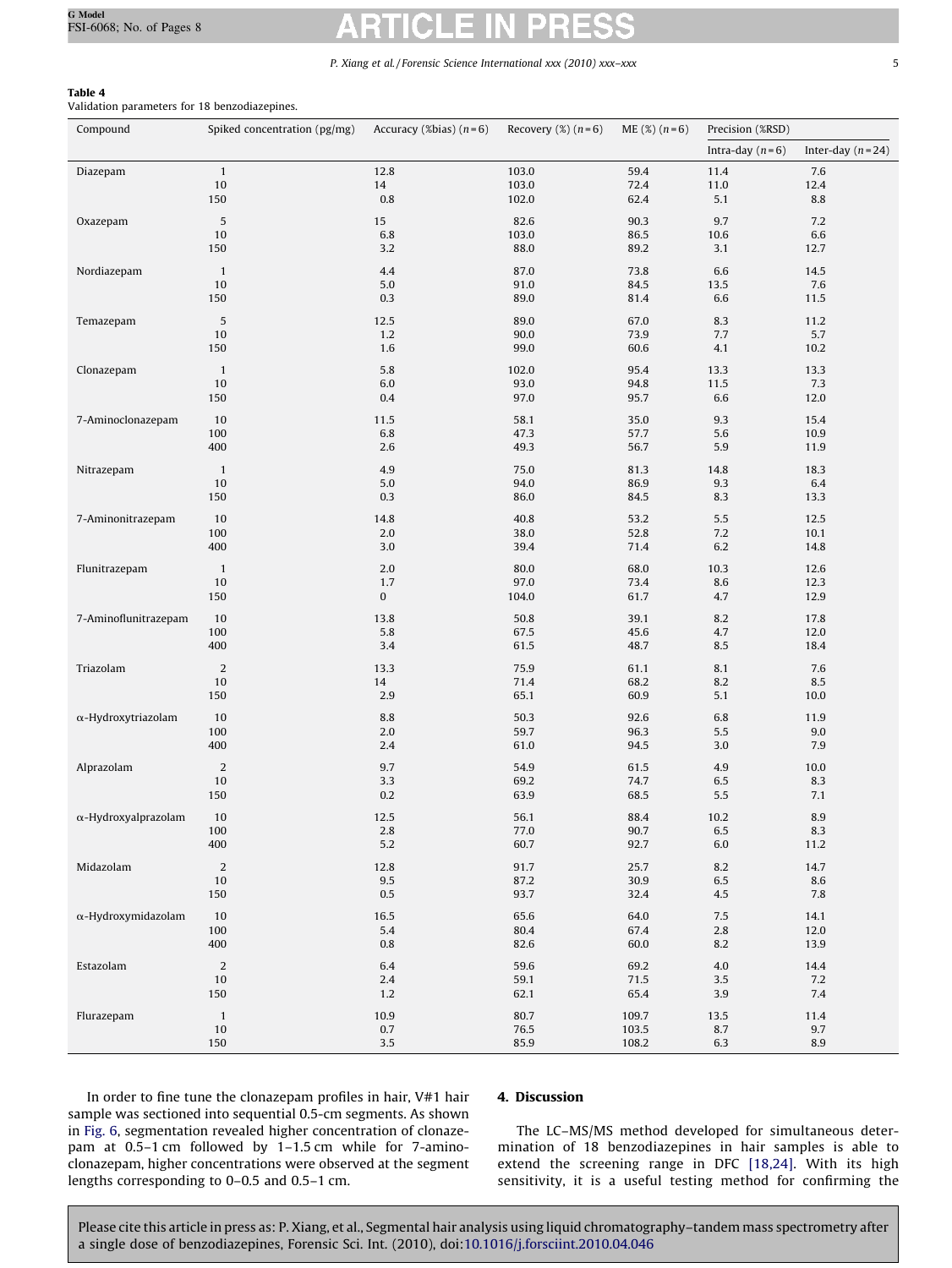<span id="page-5-0"></span>6 P. Xiang et al. / Forensic Science International xxx (2010) xxx–xxx



Fig. 2. The concentration–time curve in blood samples of volunteers who took single dose of estazolam.

presence of trace amounts of benzodiazepines in hair after a single dose.

Benzodiazepines are the most frequently used drugs in DFC. Triazolam was the most popular one in China several years ago, which led to a severe social problem. So, in 2005, triazolam was listed by the State Food and Drug Administration (SFDA) as a Class A mental-illness drug, with rigid controls on production, sale and consumption. While cases involving triazolam were decreasing greatly, other benzodiazepines were being abused instead. Estazolam is a benzodiazepine-type drug that is used mainly in China in treating insomnia. It possesses anxiolytic, anticonvulsant, sedative and skeletal muscle relaxant properties. It has been shown in some cases to be more potent than diazepam or nitrazepam [\[25\]](#page-7-0). Most of studies on estazolam were from Asian countries [\[26–28\],](#page-7-0) with few reports from Western countries [\[29\].](#page-7-0)

There were 14 volunteers involved in the present estazolam experiments. To our knowledge, this study is the first to investigate the distribution of estazolam in human hair after a single dose. Previous studies to document the windows of detection of zolpidem [\[9\]](#page-7-0), zopiclone [\[20\],](#page-7-0) bromazepam [\[13\]](#page-7-0), clonazepam [\[13\]](#page-7-0) and lorazepam [\[30\]](#page-7-0) in hair after a single dose based on 2 or 3 volunteers. Negrusz et al. [\[31\]](#page-7-0) determined flunitrazepam and its major metabolite 7-aminoflunitrazepam in hair collected from ten healthy volunteers after they received a single 2 mg dose of Rohypnol<sup>®</sup>.

The data about threshold dosage which is related to the sensitivity of method can be useful in the interpretation of results of hair analysis. With a LOD of 0.2 pg/mg and a LOQ of 0.5 pg/mg, our method is demonstrated to be able to detect a single 1 mg estazolam administration after a month.



Fig. 3. Estazolam concentrations in hair at different doses.



Fig. 4. Chromatogram of the proximal segment of V#1.

The mechanisms of drug incorporation into hair have not been established [\[32\]](#page-7-0). Three models for incorporation have been proposed [\[33\].](#page-7-0) Drugs can enter the hair through: (1) active or passive diffusion from the bloodstream feeding the dermal papilla; (2) diffusion from sweat and other secretions bathing the growing or mature hair fiber, or (3) external drug from vapors or powders diffusing into the mature hair fiber. Indeed, a combination of these routes is probably the most realistic model. No estazolam was detected in the last dichloromethane wash. With oral administration and the washing procedure used, the external contamination factor can be excluded in our study.

Except at low dosage, the 2–4 cm segment hair tested positive in both control experiments and DFSA cases. With increasing

#### Table 5

Concentrations of estazolam in hair 1 month after a single dose.

| No. | Age | Sex    | Weight (kg) | Hair length (cm) | Dosage (mg) |           | Concentration (pg/mg)                   |                  |             |
|-----|-----|--------|-------------|------------------|-------------|-----------|-----------------------------------------|------------------|-------------|
|     |     |        |             |                  |             | $0-2$ cm  | $2-4$ cm                                | $4-6$ cm         | Distal 2 cm |
|     | 26  | Female | 50          | $20 \text{ cm}$  |             | 0.56      | $+$ <sup>a</sup>                        | $\mathbf b$<br>- |             |
|     | 26  | Female | 44          | $12 \text{ cm}$  |             | 0.61      |                                         |                  |             |
|     | 24  | Male   | 58          | 4 cm             |             | $\ddot{}$ |                                         |                  |             |
| 4   | 27  | Male   | 57.5        | 2 <sub>cm</sub>  |             | 0.67      |                                         |                  |             |
| 5.  | 24  | Female | 80          | $20 \text{ cm}$  |             | 1.45      |                                         |                  |             |
| 6   | 27  | Male   | 60          | 4 cm             |             | 1.11      | $\hspace{1.0cm} \overline{\phantom{0}}$ |                  |             |
|     | 27  | Male   | 57.5        | 4 cm             |             | 1.52      | 0.77                                    |                  |             |
| 8   | 26  | Female | 44          | $12 \text{ cm}$  |             | 1.12      | 0.83                                    |                  |             |
| 9   | 24  | Male   | 58          | 4 cm             |             | 2.45      | 0.71                                    |                  |             |
| 10  | 26  | Female | 47          | 15 cm            |             | 0.94      | $+$                                     |                  |             |
| 11  | 23  | Female | 42          | $22 \text{ cm}$  |             | 1.49      | $+$                                     |                  |             |
| 12  | 25  | Male   | 59          | 4 cm             |             | 2.60      | $+$                                     |                  |             |
| 13  | 26  | Male   | 60          | 4 cm             |             | 2.28      | $+$                                     |                  |             |
| 14  | 27  | Male   | 59          | 4 cm             | b           | 1.94      | $+$                                     |                  |             |

 $a^a$  +: detected, but below LOQ.

- not detected.

 $c$  /: sample is absent.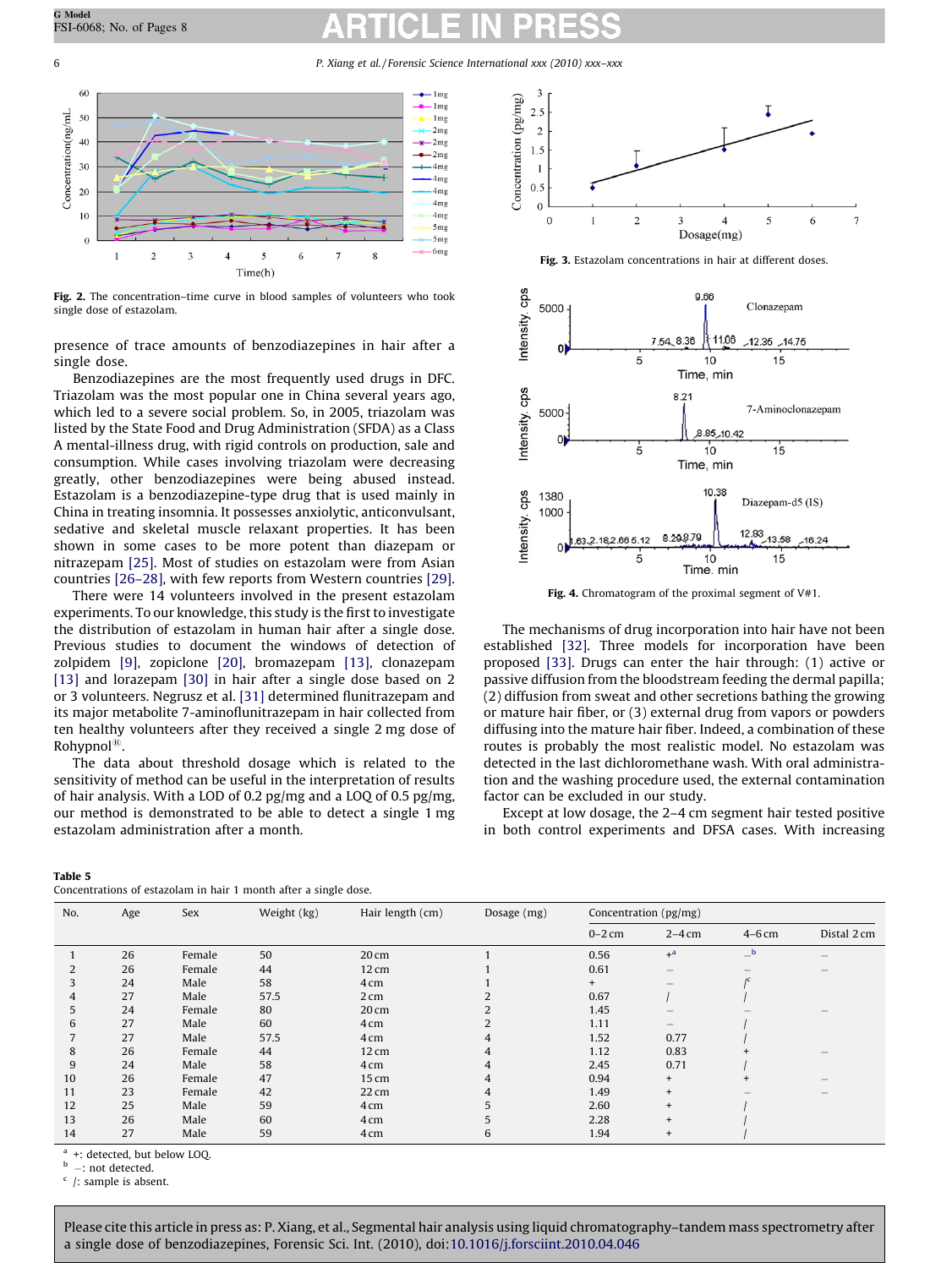P. Xiang et al./Forensic Science International xxx (2010) xxx–xxx 7

<span id="page-6-0"></span>

Fig. 5. Chromatogram of the proximal segment of V#2.

dosage, estazolam can be detected in some of 4–6 cm segments. There was a significant difference between Kintz et al.'s findings [\[15,17–20\]](#page-7-0) and our results. Although experimental error such as collecting and sectioning the hair samples might have been a factor, the results of successive 0.5 cm segments was consistent with that of 2 cm segments. In addition, there was an increase of clonazepam and 7-aminoclonazepam concentrations at the corresponding time according to normal hair growth rate. Therefore, we believe that the segments data presented above are creditable on the whole.

In our DFSA cases, the blood samples revealed low concentrations of clonazepam, i.e. 1.05 and 0.22 ng/ml, the concentrations of 7-aminoclonazepam were 20.60 and 15.34 ng/ml, respectively because there was 18 h delay and individual difference in metabolism. Although the administration dosage was not known, there were significant poisoning symptoms for the two victims. They were involved in deep coma after drinking. For instance, when V#1 was taken to the living place by suspects, one of her legs was burnt badly by the outlet pipe of motorcycle without known. The 0–2 cm segment of V#1 hair sample was positive at levels of 15.47 pg/mg for clonazepam and 45.30 pg/mg for 7-aminoclonazepam. The same segment of V#2 was at levels of 11.93 pg/mg for clonazepam and 33.47 pg/mg for 7-aminoclonazepam. Both clonazepam and its metabolite were detected in our research. Chèze et al. [\[13\]](#page-7-0) reported a sensitive method using LC–MS/MS with a LOD of 0.5 pg/mg for clonazepam and of 1 pg/mg for 7-



Fig. 6. Hair Segment Analysis of V#1.

aminoclonazepam. After single exposure of 2 mg clonazepam, 7 aminoclonazepam was present in powdered hair at 22 pg/mg in the first 1-cm segment, while no clonazepam was detectable. This method was applied in one forensic case which showed only the presence of 7-aminoclonazepam at about 3.2 pg/mg in axillary hair 4 months later. The difference results may be based on interindividual differences in dosage, blood concentrations, drug incorporation rates, hair pigmentation, physical state of the hair, age, gender, body weight, etc [\[32–37\].](#page-7-0)

Another explanation for broadening the band of positive hair from a single dose is that drugs and metabolites are incorporated into hair during formation of the hair shaft via diffusion from sweat or other secretions [\[33,38–40\]](#page-7-0). Henderson et al. [\[39\]](#page-7-0) reported that deuterated cocaine was found in multiple segments after a single dose, supporting sweat or other secretions as a route for drug deposition in hair. Raul et al. [\[40\]](#page-7-0) suggested that cortisol and cortisone incorporated into hair not through the bloodstream, but mainly through diffusion from sweat. Stout and Ruth [\[41\]](#page-7-0) evaluated the incorporation of cocaine, flunitrazepam, and nicotine and demonstrated insignificant deposition of the drugs into the hair from sebum. Negrusz et al. [\[31\]](#page-7-0) have shown that 7 aminoflunitrazepam was detected 24 h after flunitrazepam administration and remained in hair throughout the entire 28 day study period (0.6–8.0 pg/mg) in five of ten healthy volunteers, although the study used NCI-MS. Actually, Kintz and coworkers have encountered such circumstances. In one DFSA case, they detected bromazepam, the target analyte, 'in the range 2–7 pg/mg in the four other consecutive segments', which made ''a single exposure statement difficult''. They considered it probably resulted from diffusion [\[19\]](#page-7-0).

Our finding that the concentration of 7-aminoclonazepam was significant higher than that of clonazepam in hair after a single

| $\sim$<br>. |  |
|-------------|--|
|-------------|--|

Concentrations of clonazepam and 7-aminoclonazepam in two victims' hair.

| Hair segments from proximal | V#1                |                                 | V#2                                   |                                       |  |
|-----------------------------|--------------------|---------------------------------|---------------------------------------|---------------------------------------|--|
|                             | Clonazepam (pg/mg) | 7-Aminoclonazepam (pg/mg)       | Clonazepam (pg/mg)                    | 7-Aminoclonazepam (pg/mg)             |  |
| $0-2$ cm                    | 15.47              | 45.30                           | 11.93                                 | 33.47                                 |  |
| $2-4$ cm                    | 5.31               | $-$ <sup>a</sup>                | 1.31                                  | $\qquad \qquad -$                     |  |
| $4-6$ cm                    | 1.63               | $\hspace{0.1mm}-\hspace{0.1mm}$ | $\qquad \qquad -$                     | $\hspace{1.0cm} \rule{1.5cm}{0.15cm}$ |  |
| $6-8$ cm                    | $+^{\rm b}$        | $\hspace{0.1mm}-\hspace{0.1mm}$ | $\qquad \qquad -$                     | $\hspace{1.0cm} \rule{1.5cm}{0.15cm}$ |  |
| $8-10$ cm                   | –                  | $\hspace{0.1mm}-\hspace{0.1mm}$ | $\hspace{1.0cm} \rule{1.5cm}{0.15cm}$ | $\hspace{0.1mm}-\hspace{0.1mm}$       |  |
| $10 - 12$ cm                | -                  | $\hspace{0.1mm}-\hspace{0.1mm}$ | $\hspace{1.0cm} \rule{1.5cm}{0.15cm}$ | $\hspace{0.1mm}-\hspace{0.1mm}$       |  |
| $12 - 14$ cm                | —                  | $\overline{\phantom{a}}$        | $\qquad \qquad -$                     | $\hspace{1.0cm} \rule{1.5cm}{0.15cm}$ |  |
| $14 - 16$ cm                |                    | $\overline{\phantom{a}}$        | $\qquad \qquad -$                     | $\hspace{1.0cm} \rule{1.5cm}{0.15cm}$ |  |

 $-$  not detected.

+: detected, but below LOQ.